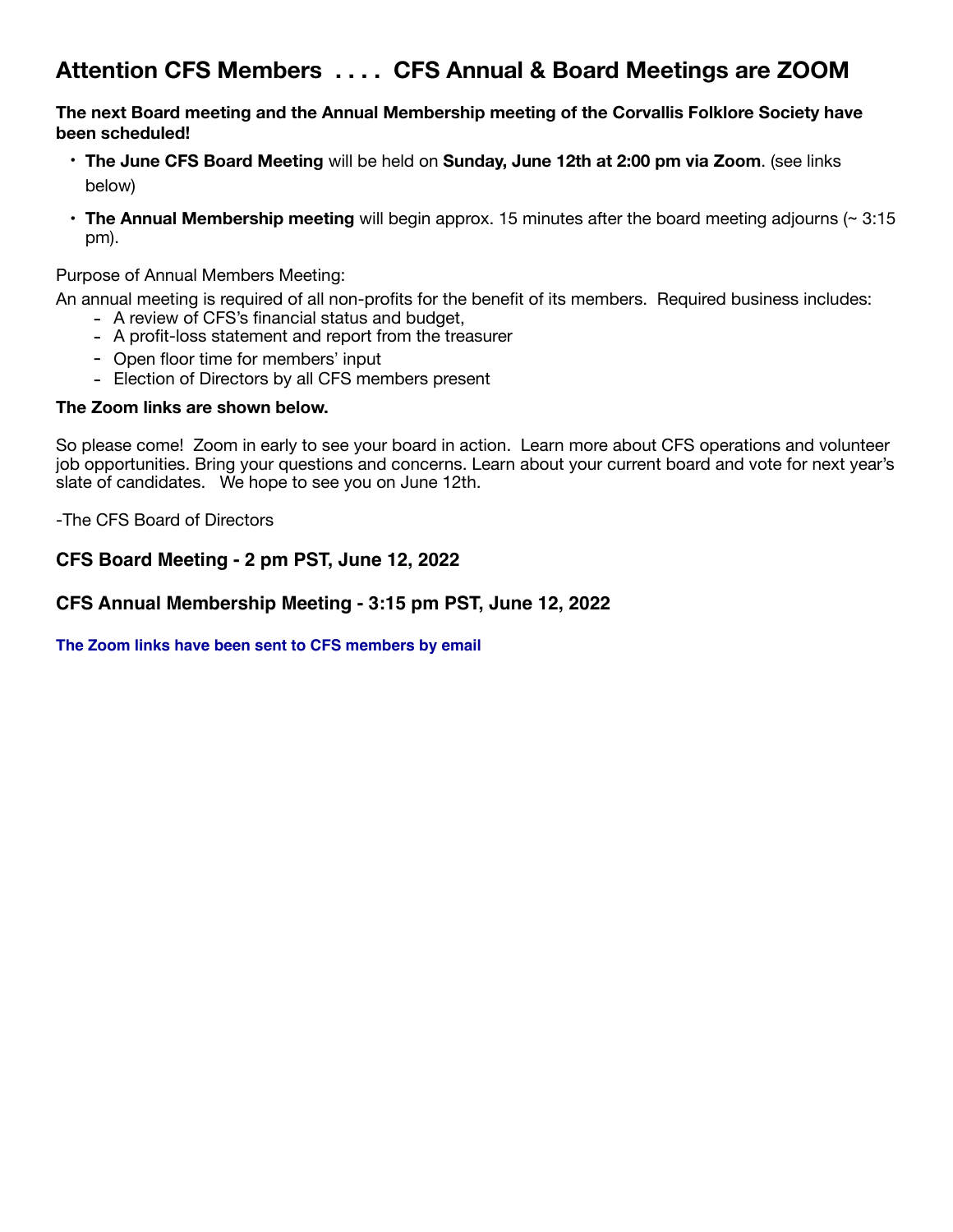

# *Corvallis Folklore Society*

*June-July 2022*

# **BIG CFS EVENTS COMING SOON**

**Hoolyeh online dancing every Tuesday**  from 5 pm to 6:30 pm. Please contact

Denis White [\(capeblanco@peak.org](mailto:capeblanco@peak.org))

**CFS Annual Meeting June 12 See the article inside & above** 

 *[https://corvallisfolklore.org/](https://corvallisfolklore.org/home/on-line-concerts/) Check out: [https://corvallisfolklore.org/](https://corvallisfolklore.org/home/non-cfs-concerts/) [home/non-cfs-concerts/](https://corvallisfolklore.org/home/non-cfs-concerts/) and [home/on-line-concerts/](https://corvallisfolklore.org/home/on-line-concerts/)*



Song Circle Info <https://corvallisfolklore.org/home/song-circles/>

**June 12 (Sun) CFS Annual Membership Meeting (see article inside)** 

**Friday, June 10 , Jordan Tice w/Tatiana Hargeaves & Allison Degroot**  Whiteside Theatre More info: <https://corvallisfolklore.org/home/concerts/>

*The Covid-19 situation has cancelled many events. [https://corvallisfolklore.org/home](https://corvallisfolklore.org/) Some are coming back live and are shown on the "cancellation" page*

## **CFS Zoom Song Circle**

Join us every 2nd and 4th Sunday each month. As with the original song circles, there is no requirement to perform if you would rather listen. For additional information or for the code numbers you need to link up with Zoom, contact Kurt Smith at  $k$  smith1342@comcast.net

> <del>╻┖┎┚┎┖┎┸┎┸┎┸┎┸┎┸┎┸┎┸┰┸┰┸┎┸┎┸┎┸┎┸┎┸┎┸┎┸┎┸</del>┰┸┯┸ *June 3, 7:30pm*

**The Best Cellar CoffeeHouse** 

**The Best Cellar Returns with a "Beatlesfest." Sorry, the June event has been cancelled but it may be rescheduled.** 

Best Cellar is held on the last Friday of each month of the school year. Admission is a sliding scale, 2-10 dollars, your choice. Kids are free and welcome. Cookies, gluten free cookies, coffee and tea are available for fifty cents each. Usually in the cellar of the Methodist Church, on 11th and Monroe, in Corvallis. For more information contact Mark Weiss at [mjweiss@cmug.com](mailto:mjweiss@cmug.com)

**Keep up on the folk scene Other links The CFS homepage** <https://corvallisfolklore.org/home/> **The Best Cellar** <https://corvallisfolklore.org/home/coffeehouse/> https://corvallisfolklore.org/home/corvallis-calendar-links-2/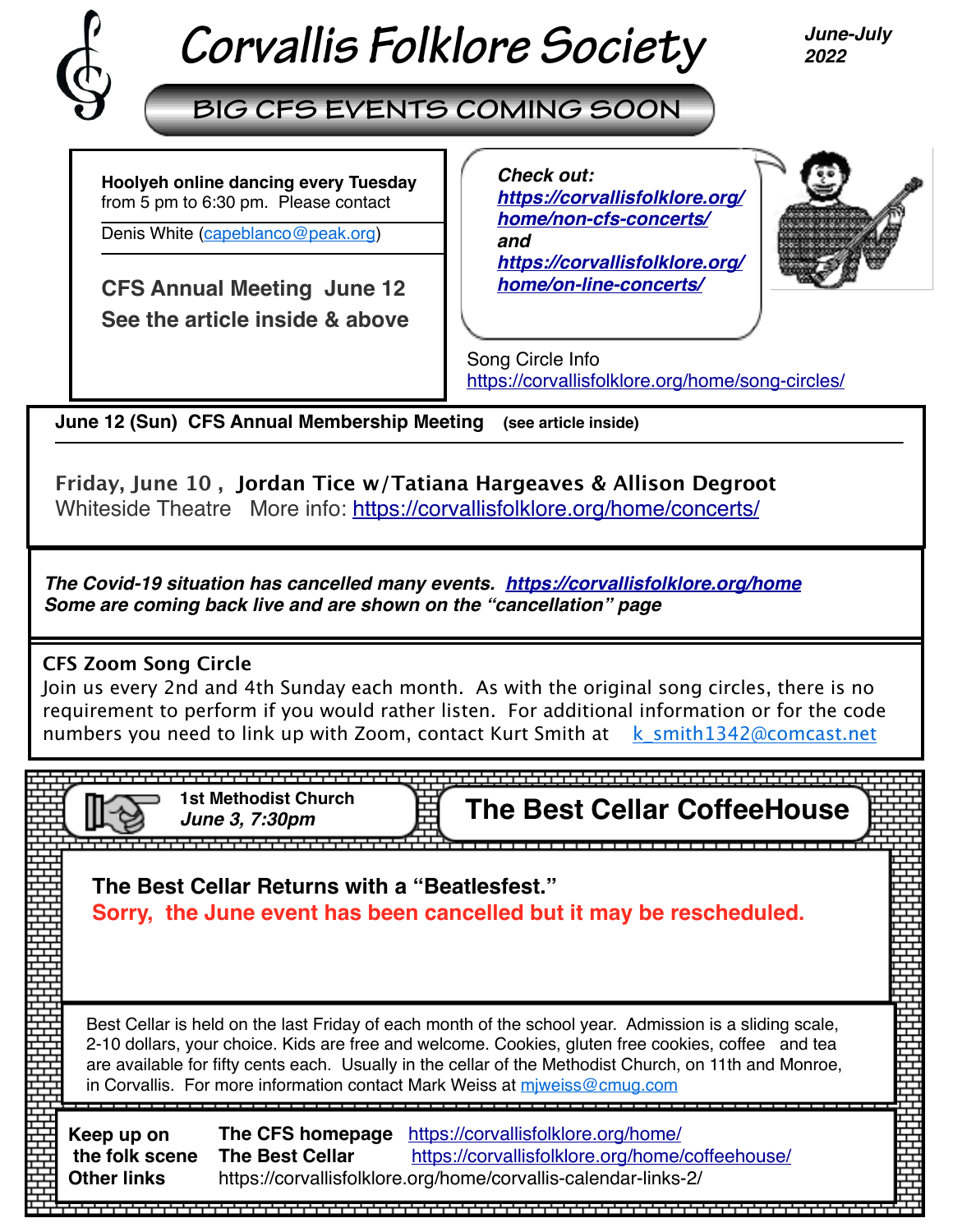#### **May-June 2022 Corvallis Folk Events**

**June 7, 8pm, True Life Trio** Troubadour Music Center concert, **[More info](http://www.truelifetrio.com/performances)**

**June13 (Mon)** *UUSH***, Hoolyeh International Folk Dance, Social Hall, Unitarian Universalist Fellowship** of Corvallis 2945 NW Circle Blvd, 7to 9 pm \$5 adults, \$4 CFS adults , \$2 for 18 and under **[COVID-19-policy](https://corvallisfolklore.org/home/hoolyeh-covid-19-policy/)**

#### **NOTE: Hoolyeh online dancing every Tuesday**

There is weekly international folk dancing online led by Hoolyeh folks. Every Tuesday from 5 pm to 6:30 pm. Please contact Denis White [\(capeblanco@peak.org](mailto:capeblanco@peak.org)) for playlists and details for joining zoom broadcasts.

#### **June 12 (Sun) CFS Board & Annual Membership Meeting ( see Zoom link at the top)**

**Jun 13 (Mon) - CFS NewsletterDeadline**

#### **Jun 14 (Tue)** *CAC* **LOCAL FOLK Cancelle**

#### **≈≈ CFS sponsored events listed in bold type ≈≈**

#### *Locations in Corvallis:*

*GH:* Gatton Hall, First Congregational Church, 4515 SW West Hills Rd

*CAC:* Corvallis Arts Center, 700 SW Madison.

*IC:* Imagine Coffee, 5460 SW Philomath Bv

*FPC:* First Presbyterian Church, 114 SW 8th St.

- *MC:* Methodist Church: 1165 NW Monroe
- *OFH:* Odd Fellows Hall, 223 SW 2nd 3rd St., Corvallis
- *T Troubadour Music, 521 SW 2nd St, Corvallis*

*UU:* Unitarian-Universalist Fellowship, 2945 NW Circle Bv

*UUSH:* Unitarian-Universalist Fellowship, 2945 NW Circle Bv, Social Hall

*W:* Whiteside Theatre, 361 SW Madison

\* advanced tickets at **Grass Roots Books**, 227 SW 2nd and Ticket Tomato or (for Whitesides, [Brownpapertickets](https://www.brownpapertickets.com) )

#### **Repeating Out of Town Events (most if not all of these are cancelled for now)**

- Every Tuesday Irish Ceili Dance Lessons (Salem)6:30 8:30pm, Ceili & set dance \$5, VFW Hall, 630 Hood St., NE, Salem Every Wednesday — Scottish Country Dance 7-8pm beginner, 8-9pm basic-advanced, \$5 or \$15/month Santa Clara Grange Hall, 295 Azalea Drive, Eugene
- FMI: Kalindi at 541-515-4433 1st Wednesday — [Eugene Folklore Society](http://www.eugenefolklore.org) Song Circle
- FMI: 541-461-3786

2nd Wednesday of each month — Zydeco Dance 6:30pm lesson, 7-9pm dance, free World Cafe, 449 Blair Blvd, Eugene. [Eugene Folk Soc](http://www.eugenefolklore.org)

Every Thursday — English Country Dance Classes (McMinnville) 7:00 - 8:30pm, McMinnville Grand Ballroom \$3 FMI: [http://](http://www.portlanddancing.com/moreinfo.aspx?moreinfo=1510) [www.portlanddancing.com/moreinfo.aspx?moreinfo=1510](http://www.portlanddancing.com/moreinfo.aspx?moreinfo=1510)

Every Thursday — Morris Dancing in Eugene FMI: <http://www.tworiversmorris.com/> 2nd, 4th and 5th Thursday — String-Band Jam

Calapooia Tavern, Albany FMI:[http://calapooiabrewing.com/](http://calapooiabrewing.com/blog/live-music-and-events/) [blog/live-music-and-events/](http://calapooiabrewing.com/blog/live-music-and-events/)

- 2nd Friday Ceili, 7-8pm lesson, 8-11 Ceili, \$10 VFW Hall, 630 Hood St., NE, Salem, [http://www.ceiliofthevalley.org](http://www.ceiliofthevalley.org/)
- 3rd Friday English Country Dances, Santa Clara Grange Hall, 295 Azalea Drive FMI: 541 935 6051

2nd & 4th Saturdays  $-$  [EFS](http://www.eugenefolklore.org) Contra Dance 7pm lesson, 7:30pm dance, \$8 public, \$6 EFS/CFS, -\$1 before 7:30pm&students (w/ID),The Dunn School, 3411 Willamette St., EugeneFMI: 541-302-2628

- 3rd Saturday Contra Dance 7:00-9:30pm dance Greenacres Grange, 93393 Greenacres Lane, Coos Bay
- Last Sunday Old Time Jam4:00pm, free Cozmic, 8th and Charnleton, Eugene, FMI:541-228-1644

**Calendar Contact:** [calendar@corvallisfolklore.org](mailto:%20calendar@corvallisfolklore.org)

**CFS Newsletter :** [newsletter@CorvallisFolklore.org](mailto:%20newsletter@CorvallisFolklore.org)

Every Tuesday *IC* – Celtic Jam, 7:00pm, free [http://](http://imaginecoffee.net/) [imaginecoffee.net/](http://imaginecoffee.net/)

## **Folk music on the internet From Chere Pereira:**

There are many musicians who are performing on facebook. Here are two great ones: **Sally Rogers Music** (a song a day; and there is an exceptional version of Lovely Agnes with Claudia Schmidt)

**Susan Werner** (has something every Sunday at 4 PM).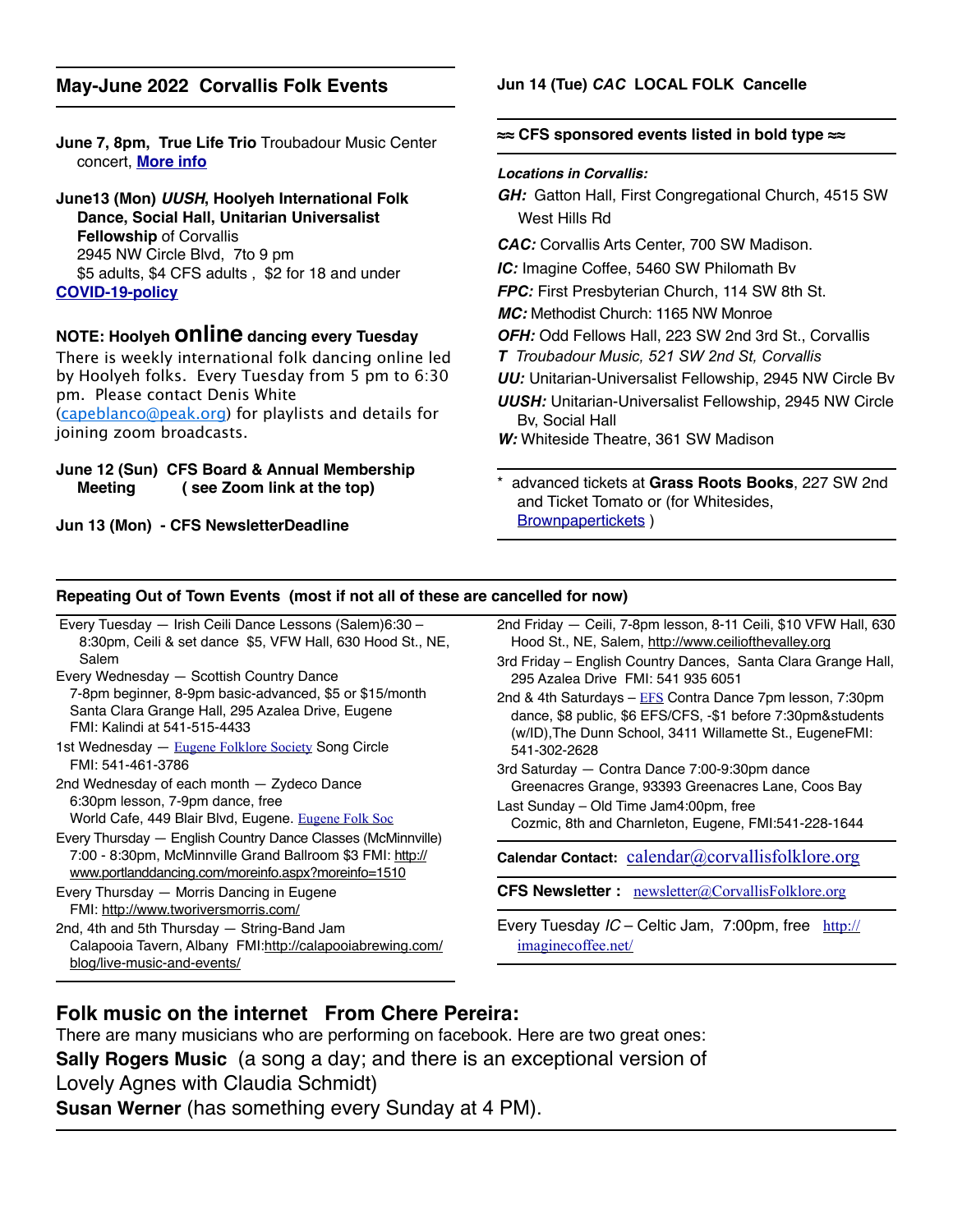

## **Friday, June 10 , Jordan Tice w/Tatiana Hargeaves & Allison Degroot**

Tickets will be \$20 General Admission Advance, \$25 General Admission day of show **Order Tickets:** [https://app.arts-people.com/](https://app.arts-people.com/index.php?show=136495) [index.php?show=136495](https://app.arts-people.com/index.php?show=136495)

Whiteside theatre, Tickets will available online save \$2 with promo code CFS

**Jordan Tice** is a singer, songwriter and guitarist who combines witty, well-crafted songs with deft fingerstyle and flatpick guitar playing. His performances have been compared to those of legends like Leo Kottke, John Hartford, and David Bromberg for their mix of virtuosity and playfulness and his songs have been compared to those of writers, Bob Dylan and John Prine for their humor, introspection and philosophical nature.

Traditional music is not static; it shifts with the times, uncovering new meanings in old words, new ways of talking about the communal pathways that led us to where we are today. For master musicians **Allison de Groot & Tatiana Hargreaves**, traditional banjo and fiddle music is a way to interpret our uncertain times, to draw artistic inspiration and power from the sources of meaning in their lives. History, family, literature, live performance, and environmental instability all manifest in the sounds, feelings, and sensations that permeate their music. Their 2022 sophomore album, Hurricane Clarice is a direct infusion of centuries of matrilineal folk wisdom, a fiery breath of apocalyptic energy.

## **[More Info](https://corvallisfolklore.org/home/de-groot-hargreaves/)**

## **CONCERT BOOKING UPDATE** Contact Chere [cherep@comcast.net](mailto:cherep@comcast.net)

The booking web page is: [https://corvallisfolklore.org/home/booking-cfs-concerts/booking-cfs-concerts/](http://corvallisfolklore.org/home/booking-cfs-concerts/booking-cfs-concerts/)

## **Attention CFS Members . . . .**

**The next Board meeting and the Annual Membership meeting of the Corvallis Folklore Society have been scheduled!** 

- **The June CFS Board Meeting** will be held on **Sunday, June 12th at 2:00 pm via Zoom**. (see links in the notice that is above the newsletter)
- **The Annual Membership meeting** will begin approx. 15 minutes after the board meeting adjourns (~ 3:15 pm).

Purpose of Annual Members Meeting:

An annual meeting is required of all non-profits for the benefit of its members. Required business includes:

- A review of CFS's financial status and budget,
- A profit-loss statement and report from the treasurer
- Open floor time for members' input
- Election of Directors by all CFS members present

**The Zoom link will be the same for both meetings. A reminder notice with the zoom link is above.**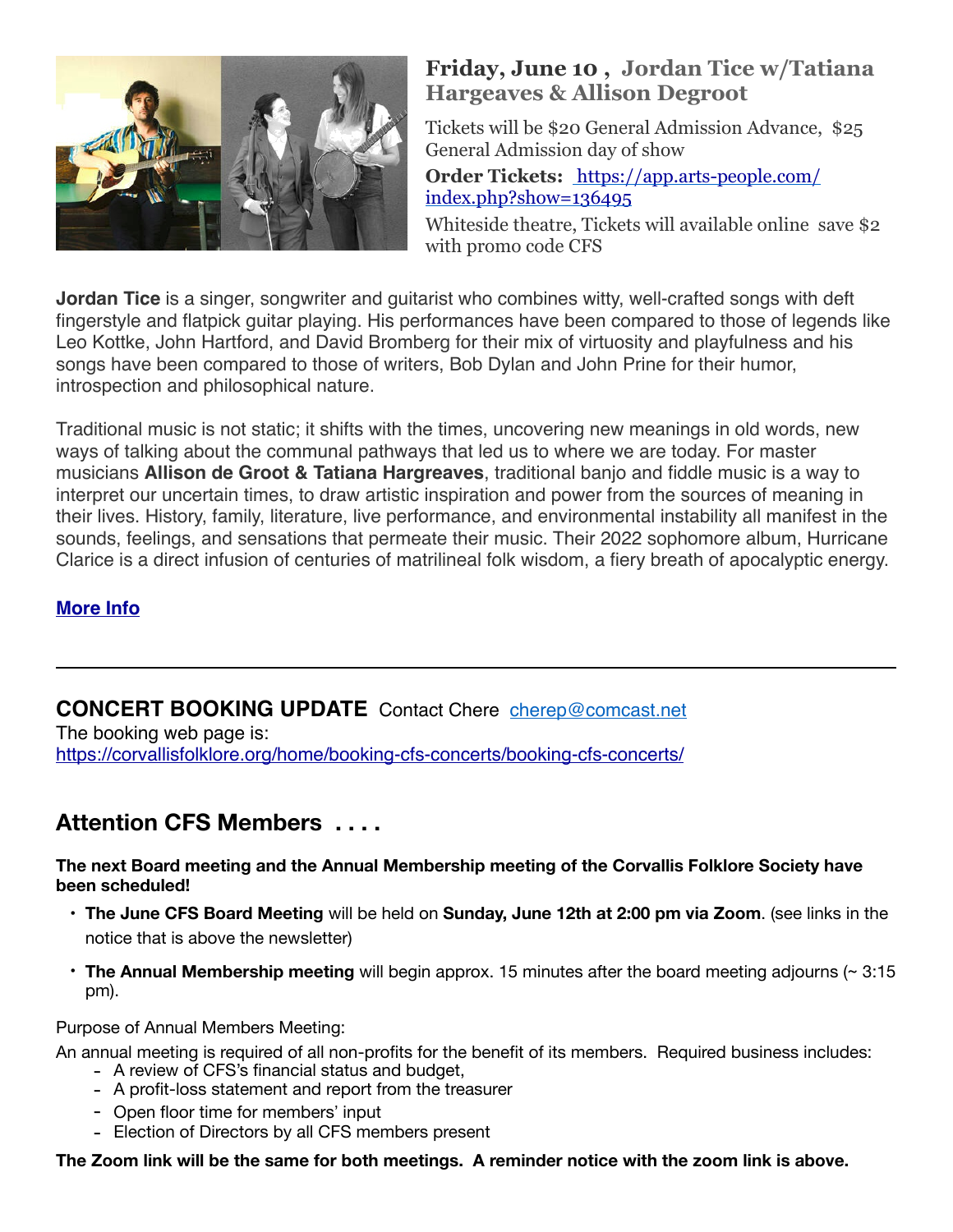So please come! Zoom in early to see your board in action. Learn more about CFS operations and volunteer job opportunities. Bring your questions and concerns. Learn about your current board and vote for next year's slate of candidates. We hope to see you on June 12th.

The CFS Board of Directors

**Contra Dance is Back** See also: <https://corvallisfolklore.org/home/contradancing/> After a successful return in March, contra dance will continue in Corvallis with another dance on Saturday, April 30! Online pre-registration, proof of vaccination, and a well-fitting face mask will be required. For more information on attendance requirements and other precautions, please see our COVID-19 policy at:<https://corvallisfolklore.org/home/corvallis-contra-dance-covid-19-policy/>

Pre-registration is OPEN NOW at the link below! We will grant admission to dancers in the order they register and will start a waitlist if we reach our attendance cap of 108 dancers, so register NOW to secure your spot!

<https://bit.ly/CFSContra2022Apr30>

**Nothing was sent about dances during the summer. I assume they start again this fall.**  If you would like to join the email list for contra dance announcements, please contact [corvalliscontra@gmail.com.](mailto:corvalliscontra@gmail.com) 

## **LOCAL FOLK! is cancelled until further notice.**

**Announcement.** The **Hoolyeh International Folk Dancers** are now meeting once a month on the 2nd Monday at the UU Fellowship Social Hall, 2945 NW Circle Blvd, Corvallis, OR 97330. They will meet from 6:30 to 9:30 with beginning teaching from 6:30 to 7:15, program dancing from 7:15 to 8:00, intermediate teaching from 8:00 to 8:15 or 8:30, and request dancing from 8:30 to 9:30. [Hoolyeh Folk Dance COVID-19 Policy](https://corvallisfolklore.org/home/hoolyeh-covid-19-policy/)

# **Hoolyeh online dancing every Tuesday**

There is weekly international folk dancing online led by Hoolyeh folks. Every Tuesday from 5 pm to 6:30 pm. Please contact Denis White [\(capeblanco@peak.org\)](mailto:capeblanco@peak.org) for playlists and details for joining zoom broadcasts.

**Whitesides Music Series** 

**Contact for info or to volunteer: Rob Gandara [rgandara@whitesidetheatre.org](mailto:rgandara@whitesidetheatre.org)**

**LOOKING AHEAD: CFS/ Whitesides** 

**[Friday, June 10 , Jordan Tice w/Tatiana Hargeaves & Allison Degroot](https://corvallisfolklore.org/home/concerts/)**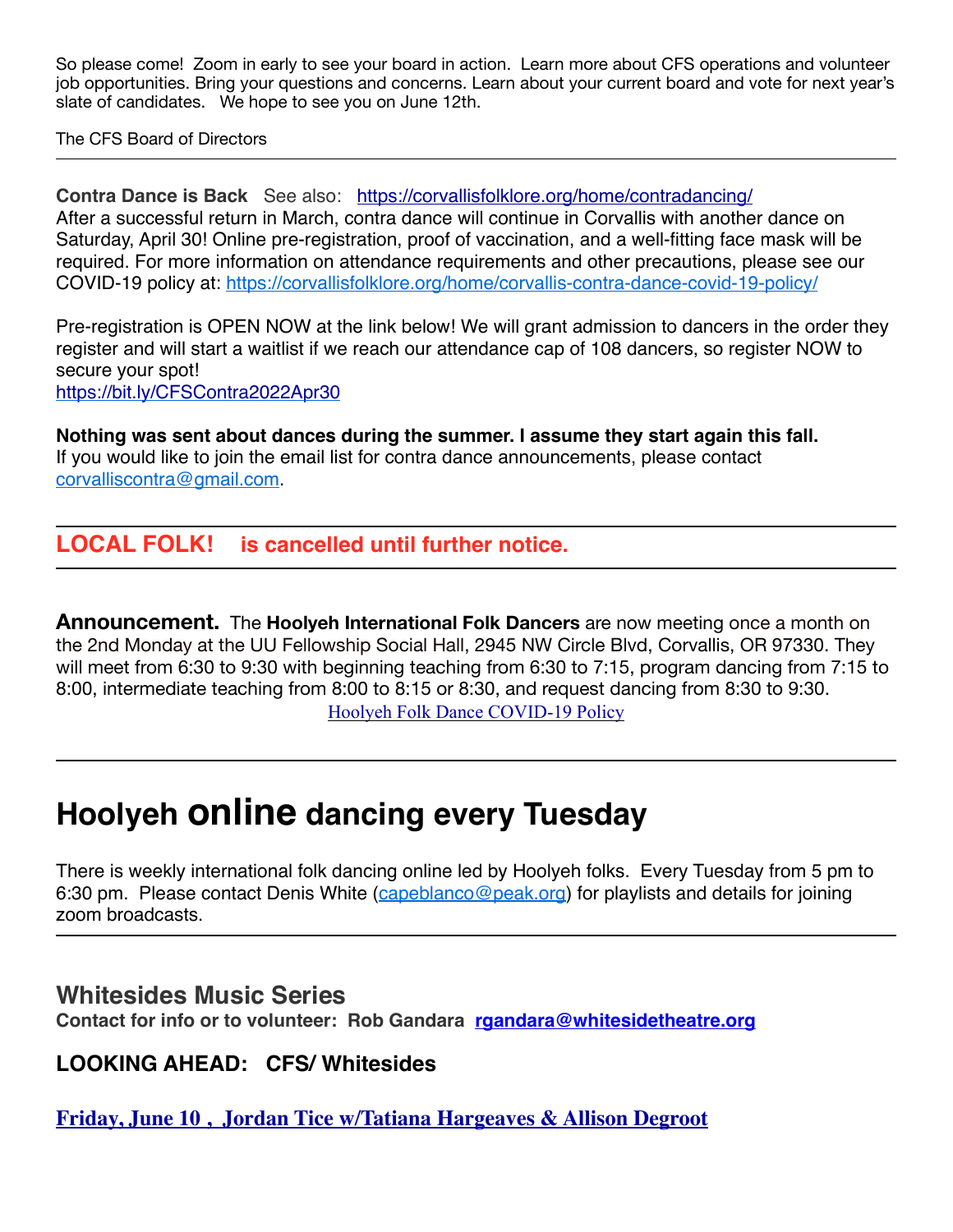## **Brazilian choro music events coming up by Bill Pfender's band**

**Choro na Cozinha**, is playing three shows (Eugene, Monmouth and Corvallis) in the next ten days.

The dates, times and places are listed below. All are relaxed venues for hanging out with friends and hearing the music. It would be great to see you there.

Friday JUNE 3, 5-7 PM COLD FIRE BREWING, EUGENE, 263 Mill St: outdoor seating, food trucks, family & dog friendly, no cover

Sunday JUNE 5, 5-7:30 PM AIRLIE WINERY, MONMOUTH, 15305 Dunn Forest Rd: outdoor seating, family & dog friendly, \$10 cover

**Wednesday JUNE 8, 6-8 PM COMMON FIELDS, CORVALLIS, 545 SW 3rd St: outdoor seating, family friendly, food and beer available for purchase, no cover** 

#### **Cedar House Barn and Lawn concerts** <https://lisalynne.com/cedarhouse-concerts/>

We are located in the town of Monroe/Alpine which is about halfway between Eugene and Corvallis. Summer concerts start at 7:00PM, Winter concerts at 6PM. We gather for an hour of social time an hour before and hopefully we will be returning to our famous potlucks. We ask each attendee to donate \$20 or \$25. which all goes to the outstanding world-class touring performers that we present.

## **Wednesday, June 29 - Lisa Lynne & Aryeh Frankfurter**

Celtic harps, rare instruments and wondrous stories.

## **CFS History: see the links at the bottom of a CFS webpage**

The CFS web link for **membership**: <https://corvallisfolklore.org/home/membership/>

Information and a description of the Memberplanet system is posted there. **Make sure we have your e-mail address if you want to receive the newsletter.** 

\* please contact: [membership@CorvallisFolklore.org](mailto:membership@CorvallisFolklore.org)

## **Membership Changes: member database is now an online service: Memberplanet.com**

What this means for Corvallis Folklore members:

- \* You must have and use an email address to create or update your membership profile, and to receive notices from Corvallis Folklore
- \* You will be getting Corvallis Folklore newsletters and updates via email
- \* You will be able to renew your membership completely online using a credit card to pay
- \* Alternatively, you can send in a paper check to the address at the bottom
- \* Note the new fee structure below; Member Planet may not have that correct yet (send a check)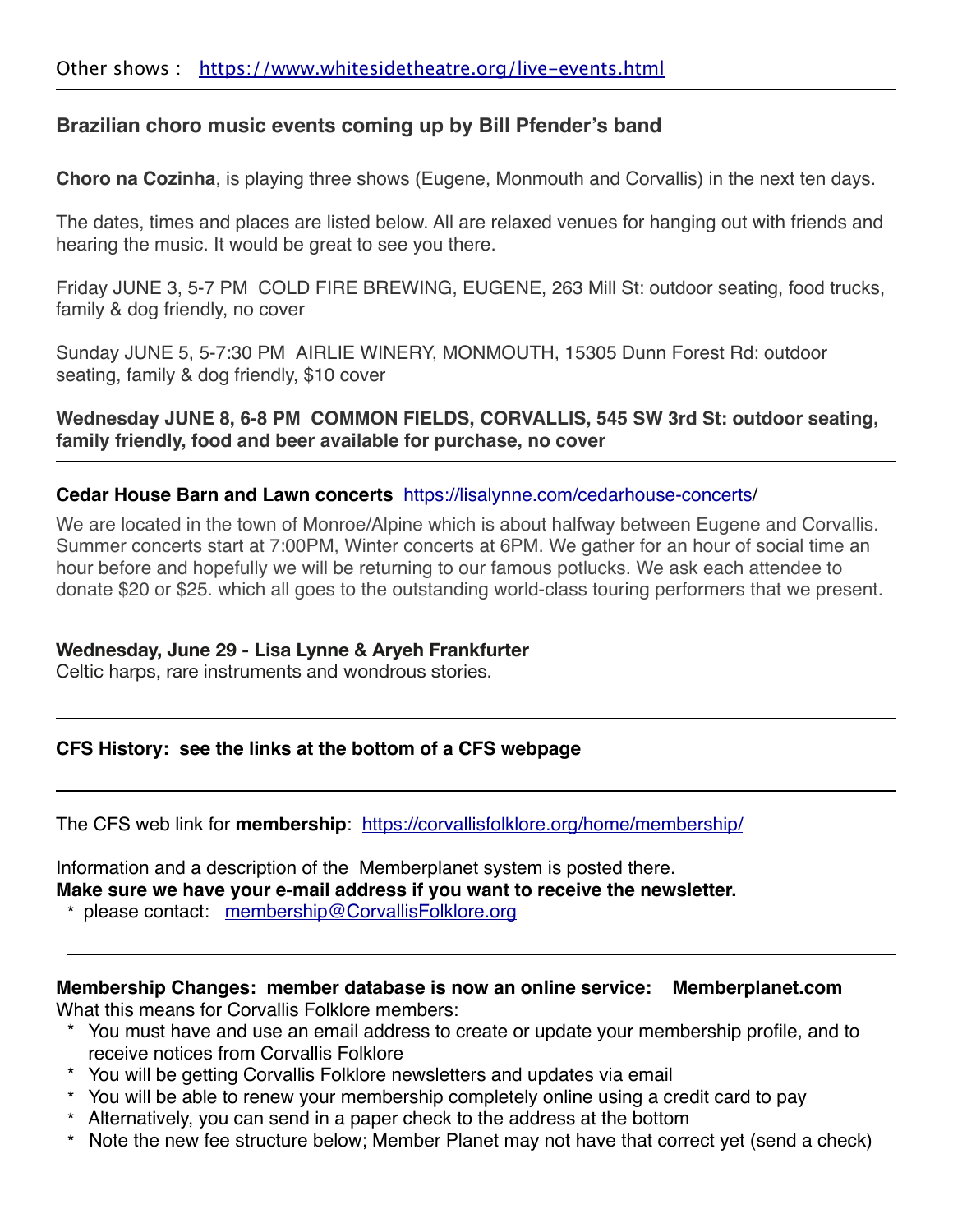- \* If we have your email, you should have gotten an invitation to "join" Corvallis Folklore Society at memberplanet.com. Please do go there to update your profile and create a unique password. If you have not gotten this email, or have discarded it, please contact: [membership@CorvallisFolklore.org](mailto:membership@CorvallisFolklore.org)
- \* If we do NOT have your email, you will have to give it to us: Send email to membership@CorvallisFolklore.org stating your name, your family members' names (if any) and your email. We'll create your account and send you an invitation to "join" as above.

\*

## **The CFS Fee Structure**

As of July 1, 2018, CFS membership is free for the children of members and **each adult membership will be associated with a single email, with a fee of \$10 per year.** When your membership renewal notice comes to you, please choose the new "one size fits all" fee. If you and your family each wish to have their own membership, you should each sign up individually using your own email. As always, you may sign up or renew online or send in a check to CFS along with your contact information (or renew/sign up at an event).

## **Newsletter Changes:**

The monthly CFS Newsletter is now created in PDF format. An email link to current issue is automatically sent to members. (You need to have a reader app, such as the free Adobe Reader, to display the PDF). See also: <https://corvallisfolklore.org/home/newsletter-concerts-and-information/>

| <b>Membership Form</b><br>Address                                                    |                                                                                             |                                                           | Date                                                                                      |                                                                                                     | <b>Corvallis</b>                                                                    |
|--------------------------------------------------------------------------------------|---------------------------------------------------------------------------------------------|-----------------------------------------------------------|-------------------------------------------------------------------------------------------|-----------------------------------------------------------------------------------------------------|-------------------------------------------------------------------------------------|
|                                                                                      |                                                                                             |                                                           |                                                                                           |                                                                                                     |                                                                                     |
| E-mail                                                                               |                                                                                             |                                                           |                                                                                           |                                                                                                     |                                                                                     |
|                                                                                      |                                                                                             |                                                           |                                                                                           |                                                                                                     | Check one: New Member 2010 Renewing 2012 Renew after lapse 2015 Address change only |
|                                                                                      | Dues per year: \$10 per e-mail (OK to pay several years)                                    |                                                           |                                                                                           |                                                                                                     |                                                                                     |
| Please fill out this form                                                            | Pay on-line ("one size fits all" fee) or<br>and mail with your dues check to:               | <b>CFS Membership</b><br>PO Box 1690, Corvallis, OR 97339 |                                                                                           |                                                                                                     |                                                                                     |
| <b>Position</b><br>President<br>Vice Pres.<br>Secretary<br>Treasurer<br>Contra Dance | <b>Name</b><br>Jason Schindler<br>Kurt Smith<br>Anne Smith<br>Van Fister<br>Jennifer Carlin |                                                           | <b>Position</b><br>Concerts<br><b>Best Cellar</b><br>Newsletter<br>Calendar<br>Membership | <b>Name</b><br>Chere Pereira<br>Mark Weiss<br><b>Dick Thies</b><br>Dave Rabinowitz<br>Linda Herlihy |                                                                                     |